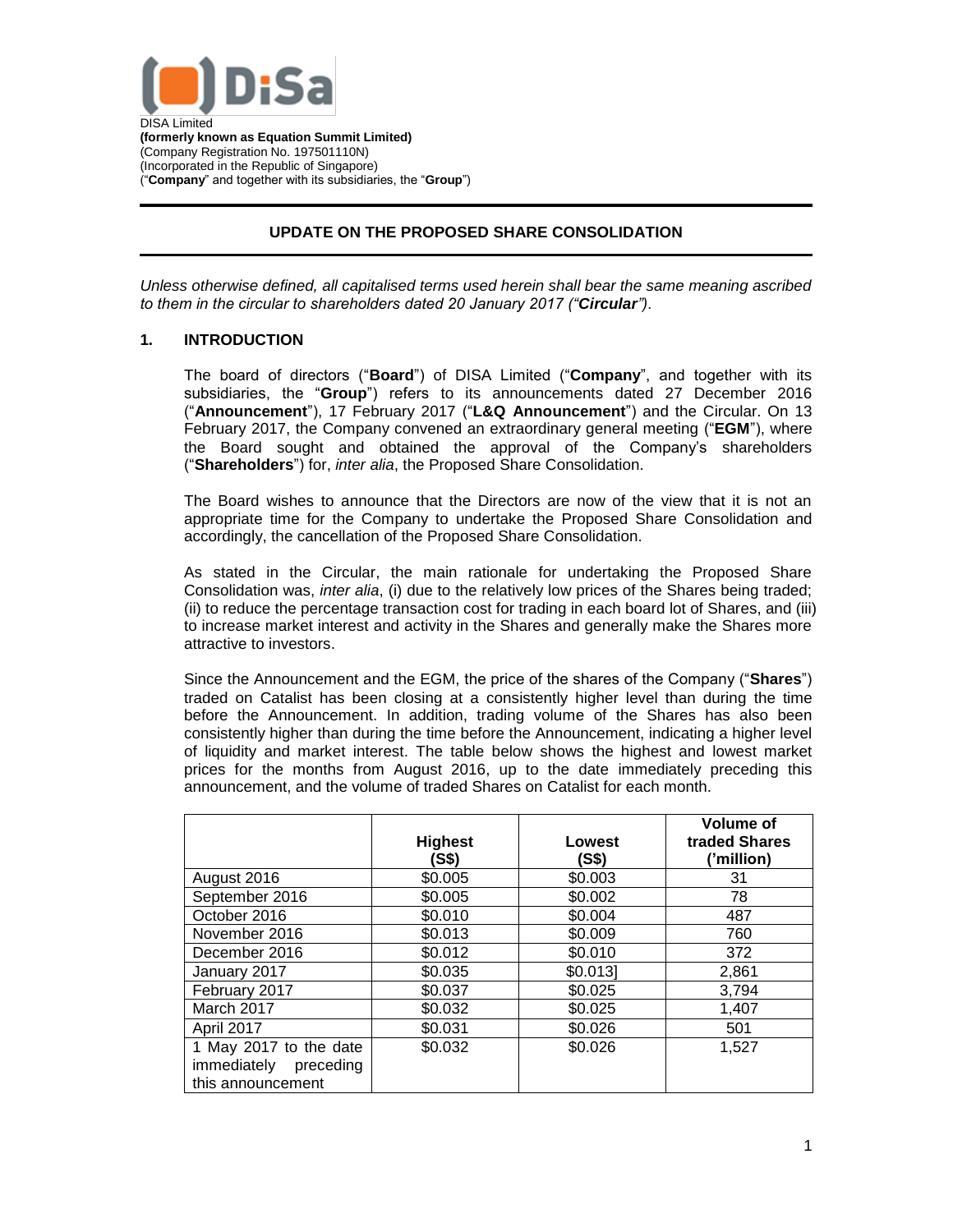For the foregoing reasons, the Board is now of the view that the rationale for undertaking the Proposed Share Consolidation set out in the Circular is no longer as applicable under the current market circumstances. Accordingly, the Board has decided that it may not be in the best interests of the Company and the Shareholders to proceed with the Proposed Share Consolidation at this time.

For completeness, as the Shareholders had approved the resolution authorising the Proposed Share Consolidation at the EGM, the Company proposes to obtain the Shareholders' ratification of the Board's decision to not proceed with the Proposed Share Consolidation at the Company's forthcoming annual general meeting for the financial year ending 30 June 2017 ("**2017 AGM**").

### **2. LISTING AND QUOTATION NOTICE**

As stated in the L&Q Announcement, the Company had received the listing and quotation notice ("**L&Q Notice**") from the SGX-ST in respect of the listing and quotation of the new shares arising from (i) up to 1,090,909,091 Conversion Shares and 196,363,636 Interest Shares pursuant to the Proposed Bond Subscription; and (ii) up to 277,863,588 Consolidated Shares pursuant to the Proposed Share Consolidation.

As the Company will not be proceeding with the Proposed Share Consolidation at this time, only the L&Q Notice in respect of the 277,863,588 Consolidated Shares pursuant to the Proposed Share Consolidation will lapse.

### **3. FURTHER ANNOUNCEMENTS**

The Company will make further announcements, in compliance with the requirements of the Catalist Rules, as and when there are material developments in respect of the Proposed Share Consolidation, the 2017 AGM and other matters contemplated by this announcement.

### **4. DIRECTORS' RESPONSIBILITY STATEMENT**

The Directors collectively and individually accept full responsibility for the accuracy of the information given in this announcement and confirm after making all reasonable enquiries that, to the best of their knowledge and belief, this announcement constitutes full and true disclosure of all material facts about the Proposed Share Consolidation and the Group, and the Board is not aware of any facts the omission of which would make any statement in this announcement misleading. Where information in this announcement has been extracted from published or otherwise publicly available sources or obtained from a named source, the sole responsibility of the directors has been to ensure that such information has been accurately and correctly extracted from those sources and/or reproduced in this announcement in its proper form and context.

#### **5. CAUTION IN TRADING**

Shareholders are advised to read this announcement and any further announcements by the Company carefully. Shareholders are advised to refrain from taking any action in respect of their securities in the Company which may be prejudicial to their interests, and to exercise caution when dealing in the securities of the Company. In the event of any doubt, Shareholders should consult their stockbrokers, bank managers, solicitors, accountants or other professional advisers.

## **BY ORDER OF THE BOARD**

**CHNG WENG WAH** Executive Director 25 May 2017